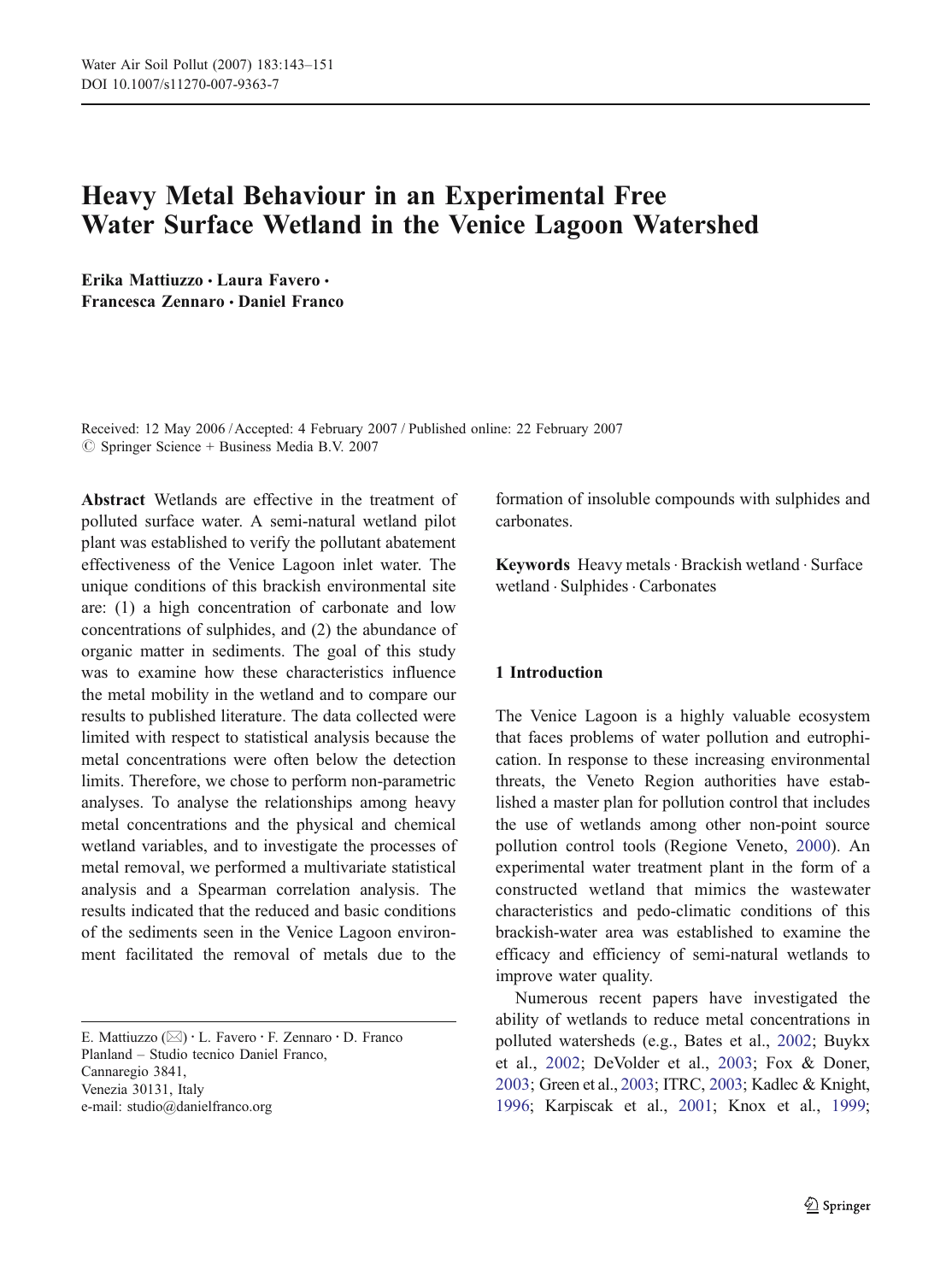Shutes et al., [2001](#page-8-0); Scholz, [2003](#page-8-0); Willow & Cohen, [2003](#page-8-0); Ye et al., [2001](#page-8-0)). The accumulation process involves the progressive storage of pollutants in the sediment, which is the most significant component of water ecosystems with respect to metal accumulation (Buykx et al., [2002](#page-7-0); Wen & Allen, [1999](#page-8-0); Willow & Cohen, [2003](#page-8-0); Ye et al., [2001](#page-8-0)). The process involves complex physical and chemical mechanisms including adsorption, precipitation, phytoaccumulation and degradation, which are dependant on the nature of the sediment matrix and the properties of the adsorbed compounds (Elder, [1988](#page-7-0); Machate et al., [1999](#page-8-0); Quian et al., [1999](#page-8-0)).

Eh and pH are the most important variables governing heavy metal solubility (Guo et al., [1997](#page-7-0)). Sediment redox conditions can vary from slightly reduced (+300 mV) to highly reduced (−300 mV). Bacteria use a variety of electron acceptors in the following order:  $O_2$ ,  $NO_x$ ,  $Mn^{4+}$ ,  $Fe^{3+}$ ,  $SO_4^{2-}$ ,  $CO_2$ (Guo et al., [1997](#page-7-0)). The major redox thresholds are given by the Mn oxide dissolution ( $Eh < 300/450$  mV; Green et al., [2003](#page-7-0)), the Fe oxide dissolution (Eh<100/ 120 mV; Green et al., [2003](#page-7-0)) and the creation of sulphides (Eh<-100/−160 mV; DeVolder et al., [2003](#page-7-0)).

The most common ligands that form insoluble complexes with metals in the sediment are organic matter (Guo et al., [1997](#page-7-0); Linge & Oldham, [2002](#page-7-0); Willow & Cohen, [2003](#page-8-0); Zhang et al., [2003](#page-8-0)), carbonates (Green et al., [2003](#page-7-0); Guo et al., [1997](#page-7-0); Stewart et al., [2003](#page-8-0); Wijnja & Schulthess, [2000](#page-8-0); Zhang et al., [2003](#page-8-0)) and insoluble sulphides (Guo et al., [1997](#page-7-0); O'Day et al., [2004](#page-8-0)). Anaerobic conditions promote the growth of sulphate-reducing bacteria, which generate hydrogen sulphide. Most of the heavy metals react with hydrogen sulphide, leading to the formation of highly insoluble metal sulphides (Sheoran & Sheoran, [2006](#page-8-0)). The total sulphur concentration in wetland soils ranges from 0.2 to 16% of the dry weight (0.06 to 5.0 mmol  $g^{-1}$  dry weight; Howarth et al., [1992](#page-7-0)).

pH influences heavy metal stability by modifying mobility. For example, the solubility of Cd, Pb, Cu and Zn increases with decreasing pH (Ryu et al., [2003](#page-8-0); Sukreeyapongse et al., [2002](#page-8-0); Zhang et al., [2003](#page-8-0)). Furthermore, cation exchange and the formation of organic matter complexes are enhanced under acidic conditions, whereas a basic pH promotes reactions such as adsorption and precipitation (Voegelin et al., [2003](#page-8-0)).

Another relevant binding reaction involves precipitation with carbonates. The relative stability of metalcarbonate minerals is Pb>Zn>Cu (Green et al., [2003](#page-7-0)).

Lead, copper, nickel and zinc are bivalent cations, which are soluble under acid conditions (Ryu et al., [2003](#page-8-0); Sukreeyapongse et al., [2002](#page-8-0); Zhang et al., [2003](#page-8-0)). These metals form complexes with carbonates, sulphides, chlorides and oxides and have a strong affinity for organic matter (Fendorf et al., [2004](#page-7-0); Green et al., [2003](#page-7-0); Guo et al., [1997](#page-7-0); Shen et al., [2002](#page-8-0); Willow & Cohen, [2003](#page-8-0)). A study conducted in the Venice Lagoon reported that Zn, Cu, Pb, and Cd did not show a strong affinity for sulphides; however, they were found in clay, which had a high metal concentration (Bertolin et al., [1995](#page-7-0)). The researchers suggested that this was a result of deposition with organic matter.

Mercury has three oxidation forms: Hg (0), which is volatile,  $Hg_2^{2+}$  (I), which is relatively insoluble, and  $Hg^{2+}$  (II), which forms stable compounds with Cl<sup>−</sup> and carbonates and is bound in sediments with organic matter, silt or clay (Knox et al., [1999](#page-7-0)). Arsenic is a metalloid with two oxidation numbers:  $AsO<sub>3</sub><sup>3-</sup> (III)$ and  $\text{AsO}_4^{3-}$  (V). The most important variable affecting As accumulation in lakes over the long term is thought to be pH, with a threshold pH value of 6.0 (Yang et al., [2002](#page-8-0)). In a basic environment, As is soluble under any redox conditions due to the dissolution of Fe oxides (Masscheleyn et al., [1991](#page-8-0)).

The wetland created in this study was designed to mimic the unique characteristics of the Venice watershed. Firstly, it had a high concentration of carbonate in the sediment rather then sulphides. Secondly, there was an abundance of organic matter in the sediment. Finally, the wetland consisted of brackish water. The goal of this study was to examine how these characteristics influence metal mobility and to verify whether the relationships described in the literature hold for these environmental conditions.

## 2 Materials and Methods

#### 2.1 Study Area

An experimental free water surface (FWS) wetland (Canale Novissimo, Ramo Abbandonato) was constructed in the Venice Lagoon watershed near Chioggia,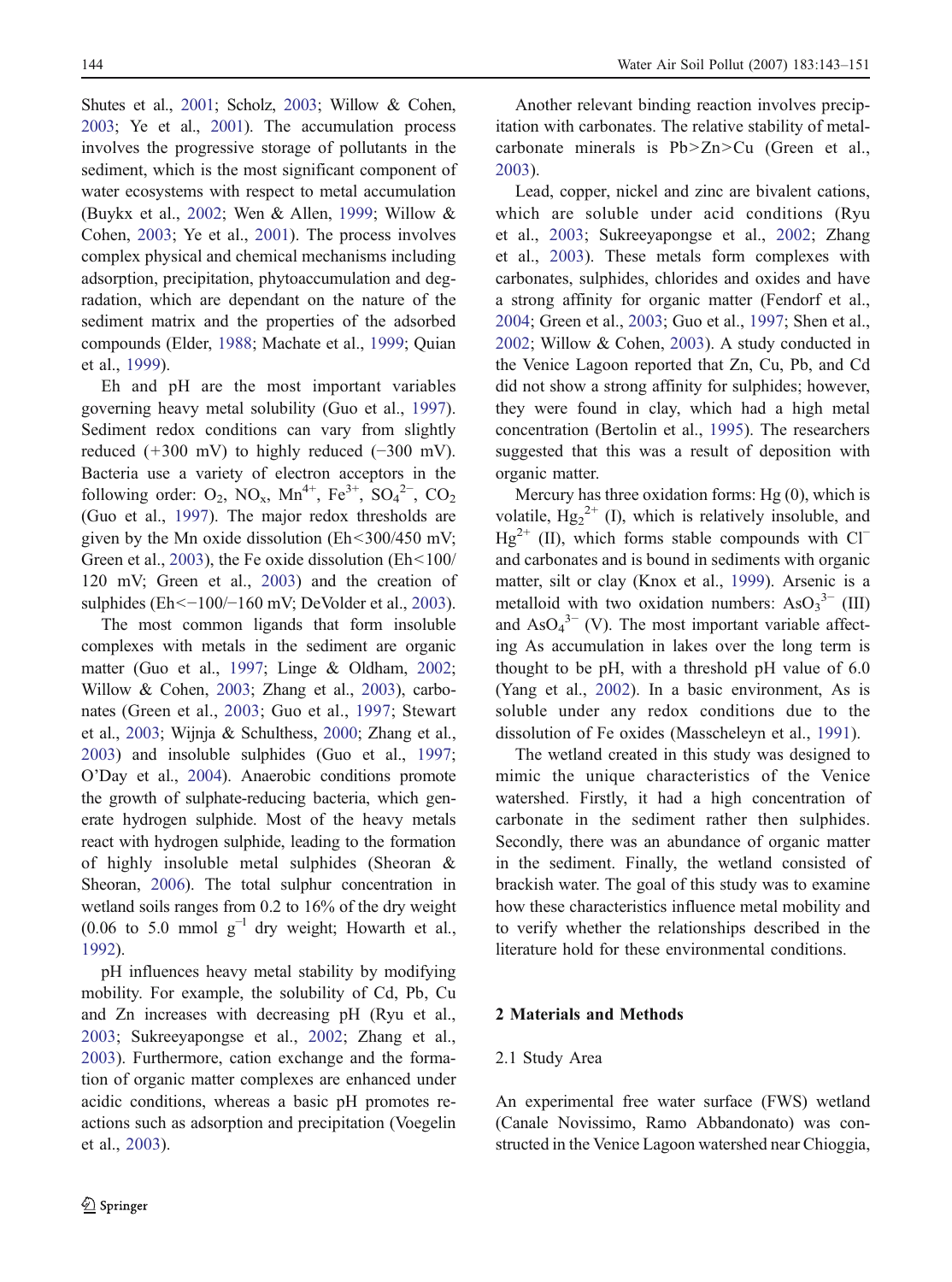Venice, Italy, in 2002 to investigate the effectiveness of such a system in the treatment of water entering the lagoon. The wetland was created in a reclaimed lowland delta that is currently below sea level using an abandoned channel parallel to the Brenta River (Fig. 1). The main hydraulic factors such as water stages and volumes in the wetland, as well as detention time were controlled using S7 SIMATIC SIEMENS 300 software. An integrated remote control allowed for the acquisition of data and modification of software settings.

The water entered the system from a reclaimed agricultural channel, which drained a 135 ha subbasin (80% crops, 20% urban and industrial land use). The inflow of water was characterised by non-point source agricultural and urban pollution, and the system was brackish because of the influence of the Venice Lagoon. The wetland was 50 m wide and 4,140 m long, and was divided into three subsystems that differed in their morphology and vegetation. The

first section (1,480 m) was a riparian-swamp ecosystem, the second section (1,040 m) consisted of a riparian and wet ecosystem and the third section (1,620 m) contained a marsh ecosystem.

A regional 1.5 m soil survey profile by the Regional Agency for Environmental Protection (ARPAV, [2004](#page-7-0)) classified the soils of this area as fine-silty, mixed, calcareous, mesic and cumulic Humaquept varieties. These soils have a high content of organic carbon, low permeability  $(10^{-5} - 10^{-6} \text{ cm s}^{-1})$  and a neutral pH (between 7.3 and 7.9). The carbonate content was between 43 and 264 g  $kg^{-1}$ . During wetland construction, we sampled the first 20 cm of soil, and during piezometer installation, we performed a stratigraphic analysis of the first 5 m below the soil surface (five probes for each subsystem). Our stratigraphy and soil sampling were in accordance with the regional classification. The organic carbon content changed from the inlet soils, where it was the highest (about 8%), to the outlet soils, which were



Fig. 1 Location of the Canale Novissimo wetland. a first subsystem; b second subsystem; c third subsystem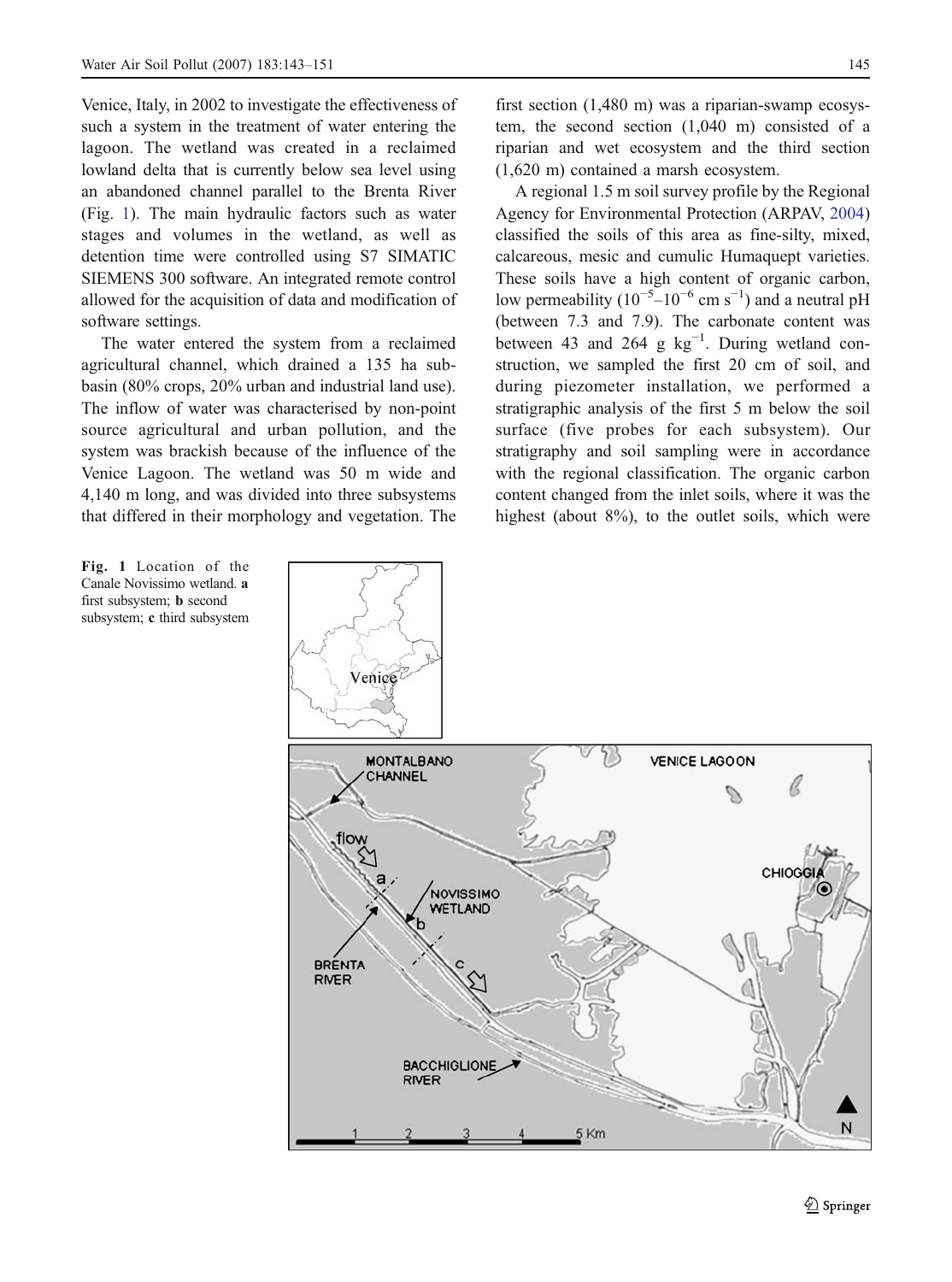more hydric (about 2% organic matter). Peat layers were found at variable depths. The sand content increased from 50% in the first subsystem to 90% in the third. An alloctone sandy loam/silty loam soil with 2% organic matter soil was used to redesign the wetland berms in the first subsystem and partially in the second.

## 2.2 Experimental Design

The organisation of the pump and water level control system, and the design measures for the wetland morphology allowed us to control the main hydraulic parameters. The inlet and outlet pumps released the required amount of water, and a salinometer at the inlet pump measured water conductivity and stopped the pump when it reached a fixed threshold (6 mS cm−<sup>1</sup> for this study). A hydrological year was estimated to follow the mean hydraulic regime of the reclaim basin. Data collection commenced in October 2002 and continued until October 2006. We collected free water samples at the entrance point, the exit point, and the two intermediate sections of the wetland with polyethylene bottles every 3 months. Every 6 months we collected a sediment sample at two footbridges with a 2.5 m long steel corer (4.2 cm internal diameter). Sediment samples were homogenised and stored in a glass bottles immediately. Water and sediments samples were stored under ice and were submitted to the Labcontrol s.n.c., San Martino di Venezze (Rovigo, Italy) for analysis of pH, Eh, total organic carbon (TOC), total sulphur, sulphides (S<sup>2−</sup>) and metals. Water were analyzed also for suspended solids (SS) and water conductivity (EC).

A calibrated portable pH meter (WTW pH 90) connected to a pH electrode (WTW Type E50) was used to measure pH of the water and sediments. Redox potential was measured using a calibrated platinum electrode coupled to a calomel reference electrode (Sentek Ag/AgCl, Type H 93). Both were connected to an mV redox meter (WTW pH90).

Total sulphur was analysed by a gas-chromatographic internal method (MPI.034/05) with an Electron Capture Detector (ECD). Sulphides were measured by an indirect titration of sulphide ions with iodine and a back titration of the excess iodine with thiosulphate (MIPAF, Ministero delle Politiche Agricole e Forestali, [1999](#page-8-0)). Metals were identified by an atomic absorption procedure following EPA methods: 7470 (Hg), 7210 (Cu), 7950 (Zn), 7420 (Pb), 7062 (As), 7190 (Cr), and 7520 (Ni).

# 2.3 Statistical Analysis

For the sediment analyses we used the mean values of the data collected at the two sampling points, and for the inner free water analyses we used the mean values of the data collected at the intermediate sections and at the outlet pump stations.

The dataset available for the statistical analyses was limited because the metal concentrations were often below the detection limits. To evaluate the main relationships among metal concentrations and physical parameters, we chose to perform non-parametric analyses, which do not require a normal distribution of the dataset.

To evaluate the relationships among heavy metals and other physical and chemical variables, we performed a non-parametric Spearman correlation analysis. We used multidimensional scalar analysis (MDS) to illustrate the relationships among parameters and to highlight the main heavy metal dynamics in the wetland free water. MDS analysis was only used for parameters showing values at least 1/3 above the detection limits. When the concentrations of metals were not detectable, we substituted the value of the limit of detection of the analytical method to maintain a conservative approach. To evaluate goodness of fit we referred to the Stress index, which evaluates how far the reduced-space configuration is from being monotonic to the original distance matrix. A Stress index  $\leq 0.1$  is considered a sufficient fit (Legendre & Legendre, [1998](#page-7-0); Statsoft Inc., [2001](#page-8-0)).

Statements of statistical significance were based on  $p<0.05$ , unless otherwise stated. We performed the statistical analysis with STATISTICA® version 6.0 software, (Statsoft, Inc. [2001](#page-8-0)).

# 3 Results

The metal concentrations of the incoming wetland water and inner water were very low, often below the detection limits. The mean, minimum and maximum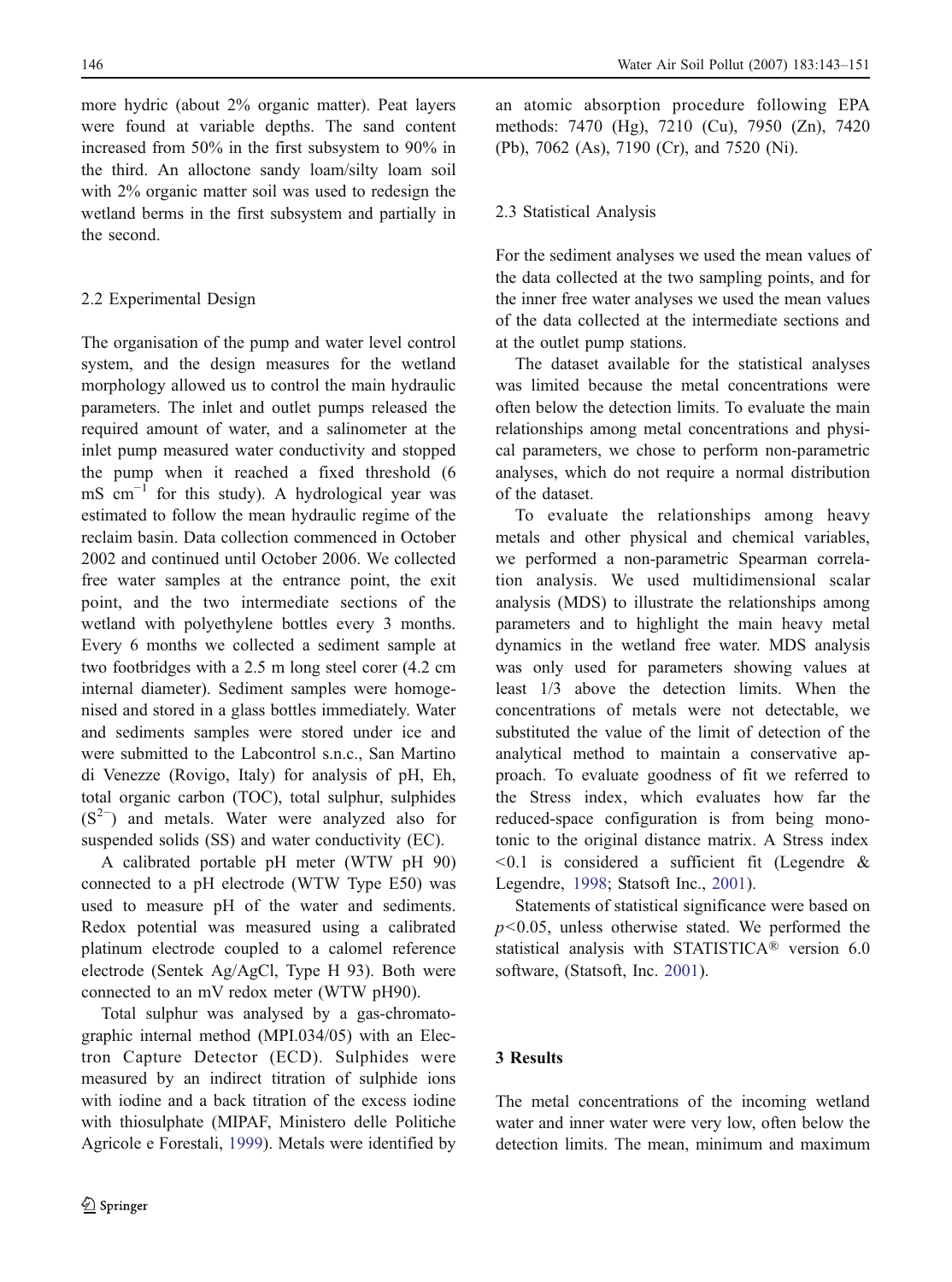Table 1 Mean, minimum and maximum metal concentrations and physical parameters in incoming water and wetland free water  $(n=15)$ 

|                | pH  | Ec<br>(mS/cm) | SS<br>(mg/l) | <b>TOC</b><br>(mg/l) | $S^{2-}$<br>(mg/l) | S<br>(mg/l) | Hg<br>$(\mu g/l)$ | Pb<br>$(\mu g/l)$ | As<br>$(\mu g/l)$ | <b>Cr</b><br>$(\mu g/l)$ | Cu<br>$(\mu g/l)$ | Zn<br>$(\mu g/l)$ |
|----------------|-----|---------------|--------------|----------------------|--------------------|-------------|-------------------|-------------------|-------------------|--------------------------|-------------------|-------------------|
| Incoming water |     |               |              |                      |                    |             |                   |                   |                   |                          |                   |                   |
| Mean           | 7.8 | 2.54          | 106.9        | 59.0                 | 1.1                | 139.2       | 0.27              | 12.7              | 4.9               | 3.0                      | 22.6              | 132.7             |
| min            | 7.0 | 0.50          | 7.0          | 1.2                  | n.d.(1)            | 9.9         | n.d.(0.2)         | n.d.(2)           | n.d.(1)           | n.d.(1)                  | n.d.(20)          | n.d.(10)          |
| Max            | 8.5 | 12.13         | 457.0        | 850.0                | 1.9                | 1,503.9     | 1.05              | 35.0              | 21.0              | 31.0                     | 41.0              | 643.0             |
| Wetland water  |     |               |              |                      |                    |             |                   |                   |                   |                          |                   |                   |
| Mean           | 7.8 | 3.94          | 73.9         | 59.9                 | 1.1                | 166.5       | 1.59              | 11.9              | 6.1               | 4.4                      | 23.8              | 55.3              |
| min            | 7.1 | 0.95          | 0.5          | 0.7                  | n.d.(1)            | 10.6        | n.d.(0.2)         | n.d.(2)           | n.d.(1)           | n.d.(1)                  | n.d.(20)          | n.d.(10)          |
| Max            | 8.5 | 11.53         | 624.7        | 827.0                | 1.9                | 1,287.4     | 12.29             | 35.7              | 24.0              | 28.7                     | 53.7              | 565.7             |

Values in parentheses are the limits of detection.

n.d. not detectable, TOC total organic carbon, SS suspended solids, EC water conductivity

concentration values detected in sediment and water are presented in Tables 1 and 2.

#### 3.1 Water

The results from the non-parametric Spearman correlation in the wetland free water indicated the presence of a relationship among Zn, Cr and Cu  $(r=0.54, r=0.63)$ . Zn and Cr were also related to the sulphides ( $r=0.61$  and  $r=0.63$ , respectively), whereas Cu was related to the water conductivity  $(r=0.62)$ . Pb was negatively related to pH  $(r=-0.52)$  and positively related to the suspended solids  $(r=0.64)$ .

The opposition between Pb and pH characterized the first extracted dimension of the MDS analysis (Fig. [2](#page-5-0)). The same dimension also represented the relationship between Pb and the suspended solids. Along the second dimension, As showed a significant negative correlation with total S, while Cu, Zn and Cr clustered in the central area of the plot.

In the incoming water we observed a relationship among Zn, TOC and water conductivity  $(r=0.66,$   $r=0.58$ ) and between Zn and Hg ( $r=0.53$ ); also, Pb was linked to suspended matter  $(r=0.54)$ . The MDS analysis revealed a clear link between Zn, TOC and water conductivity. Furthermore, the MDS supported the opposition of As, TOC and S along the second dimension (Fig. [3](#page-5-0)).

# 3.2 Sediment

In the Canale Novissimo wetland, the sediments redox conditions were always below the oxide dissolution thresholds, ranging around the S stability threshold (−50/−250 mV). The wetland sediments were neutral with respect to pH  $(6.8-7.4)$ .

Sulphide concentrations started off low, then gradually increased throughout the monitoring period. In addition, a gradual increase of some metals (Cu, Zn, Ni, Hg) was detected in the sediment of the wetland (Fig. [4](#page-5-0)).

We recorded a three orders of magnitude increase in S concentration in the sediment in 1 day. This was likely a result of the dumping of building material in

pH Eh (mV) TOC  $(g/kg)$  $S^{2}$ (mg/kg) S (mg/kg) Hg (mg/kg) Pb (mg/kg) As (mg/kg) Cr (mg/kg) Cu (mg/kg) Ni (mg/kg) Zn (mg/kg) Sediment Mean 7.2 −144 29.88 26.59 31,360.6 0.24 17.3 15.1 33 30.5 42.1 69.4 min 6.8 −198 25.15 n.d.(5) 5.0 n.d.(0.05) n.d.(1) 7.9 12 11.9 20.3 26.2 Max 7.4 −100 41.67 176.15 248,443.5 0.69 31.8 26.5 43 43.4 80.5 102.7

**Table 2** Mean, minimum and maximum metal concentrations and physical parameters in sediment  $(n=8)$ 

Values in parentheses are the limits of detection

n.d. not detectable, TOC total organic carbon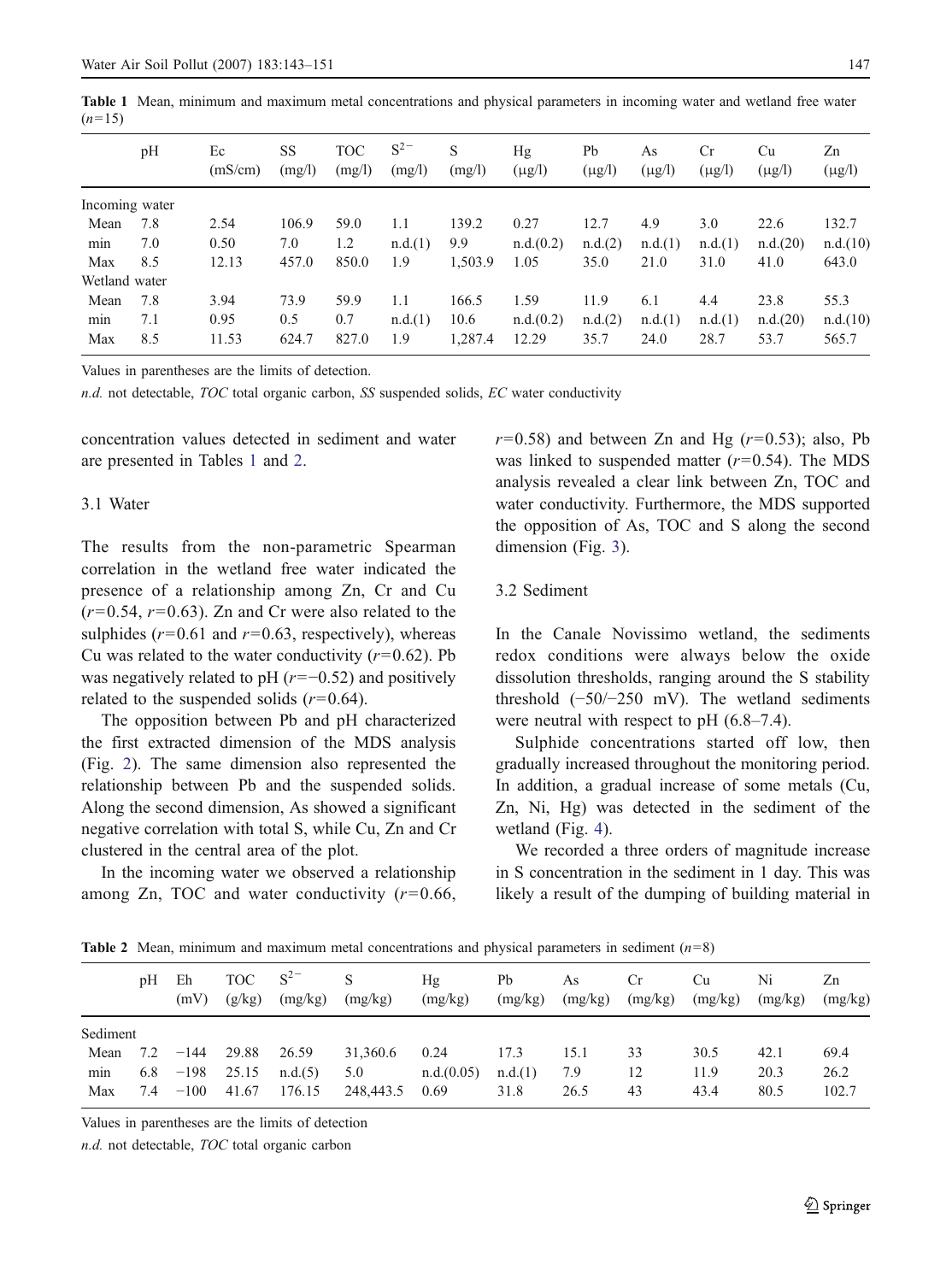<span id="page-5-0"></span>

Fig. 2 MDS analysis among physicochemical parameters in the free water wetland.  $TOC = total$  organic carbon;  $SS =$ suspended solids;  $EC$  = water conductivity

the wetland. We omitted this outlier from the statistical analysis.

The correlation analysis examining the chemical and physical parameters in the sediments highlighted the presence of a correlation among Cr and Cu  $(r=0.86)$ , Cr and Ni  $(r=0.96)$ , Cr and Zn  $(r=0.89)$ , Cu and Ni  $(r=0.89)$ , Cu and Zn  $(r=0.96)$ , and Ni and Zn  $(r=0.86)$ . Moreover, the correlation analysis indicated that As and Zn were positively correlated with sulphides  $(r=0.85$  and  $r=0.82$ , respectively), whereas Pb was negatively correlated with total S.

MDS analysis confirmed the above relationships. Specifically, Zn, Cu, Cr and Ni were linked to each other, and Zn and As were close to S in the MDS area. In the second dimension, total S was set against



Fig. 3 MDS analysis among physicochemical parameters in the incoming water.  $TOC =$  total organic carbon;  $SS =$ suspended solids;  $EC$  = water conductivity



Fig. 4 Time trend of copper, zinc, nickel, sulphides and mercury in the wetland sediments

Pb, whereas along the first dimension Hg was set against TOC. The opposite relationship between Eh and metals was clear along the second dimension (Fig. 5).

## 3.3 Interactions Between Water and Sediment

The correlation analysis between chemical and physical parameters in the sediments highlighted the presence of a correlation between Pb in the sediment and TOC in the water  $(r=-0.86)$ , S in sediment and pH in the water  $(r=-0.76)$ , and sulphide in the sediment and Zn in the water  $(r=-0.84)$ .

The negative correlation between Pb, sulphide and S in the sediments, and pH, TOC and Zn in the water characterised the first extracted dimension in the MDS analysis (Fig. [6](#page-6-0)). Along this dimension, with the exception of the sediment concentration of Hg,



Fig. 5 MDS analysis for sediment physicochemical parameters.  $TOC =$  total organic carbon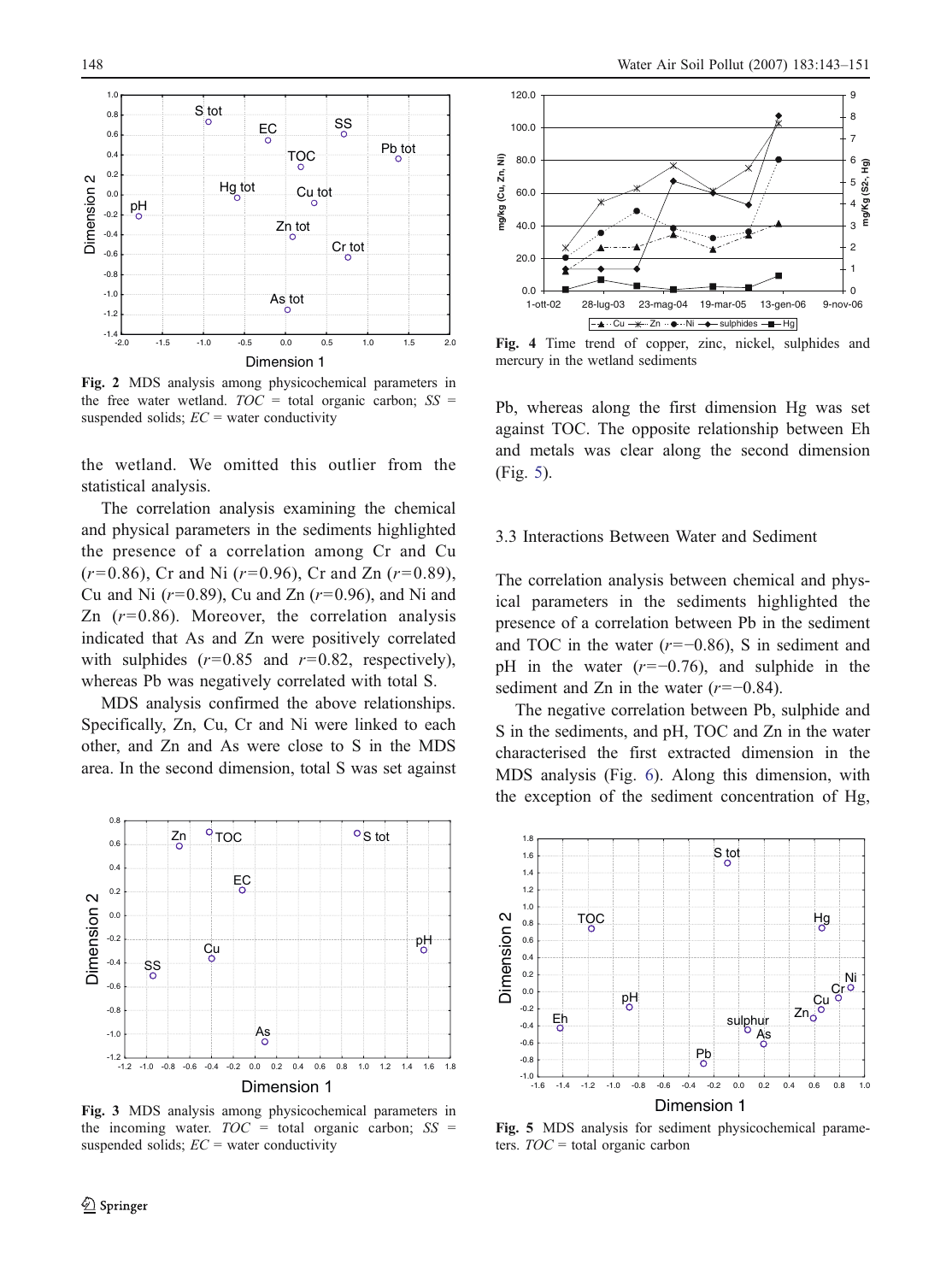<span id="page-6-0"></span>

Fig. 6 MDS analysis between sediment  $(s)$  and water  $(w)$ physicochemical parameters.  $TOC =$  total organic carbon

which was positively correlated to organic C in the sediment, all sediment metals clustered in the left part of the graph with sulphides. S in water did not show any significant correlations. Eh and pH in the sediment were linked to Pb in free water in the upper part of graph.

## 4 Discussion

In the Canale Novissimo wetland, the redox conditions of sediments were always below the oxide dissolution thresholds, and pH conditions were neutral. Therefore, we expected the solubility of Pb, Cu and Zn to be near zero (Ryu et al., [2003](#page-8-0); Sukreeyapongse et al., [2002](#page-8-0)) and the As dissolubility to be increased (Masscheleyn et al., [1991](#page-8-0)).

The neutrality and the limited variations in the pH of the sediment along all the experimental periods were dependent on the abundance of carbonates, which is a specific characteristic of this area. Therefore, the creation of metal complexes with carbonates is expected to occur in this system (Green et al., [2003](#page-7-0)).

In the incoming water, the correlation among Zn, TOC and water conductivity suggested that these three variables are linked to suspended solids entering in the wetland. The correlation between suspended solids and Pb could represent the contribution of road runoff (Knox et al., [1999](#page-7-0)).

In the wetland free water, the correlation among Zn, Cr and Cu indicated that the three metals had a similar dynamic, based on the formation of highly insoluble sulphides (Sheoran & Sheoran, [2006](#page-8-0)). The correlation between Pb and suspended solids was maintained.

The exchange of heavy metals between surface water and sediment was mostly dependent on sediment Eh conditions, as suggested by the multidimensional analysis. Indeed, the reduced conditions enhanced the build-up of metals and sulphides in the sediments (DeVolder et al., [2003](#page-7-0); Guo et al., [1997](#page-7-0); Linge & Oldham, [2002](#page-7-0); O'Day et al., [2004](#page-8-0); Willow & Cohen, [2003](#page-8-0); Zhang et al., [2003](#page-8-0)). Furthermore, the correlation between metals in the sediment and sulphides supported the hypothesis of a complex formation (Fendorf et al., [2004](#page-7-0); Green et al., [2003](#page-7-0); Guo et al., [1997](#page-7-0); Shen et al., [2002](#page-8-0); Willow & Cohen, [2003](#page-8-0)). In contrast to Bertolin et al. [\(1995](#page-7-0)), we found that the precipitation of metals with sulphides was the main process allowing for the removal of metals.

The correlation between Hg concentrations and pH in the sediment could represent the formation of insoluble  $CO_3^{2-}$  complexes (Knox et al., [1999](#page-7-0)). MDS analysis revealed a strong relationship between sediment Hg concentrations and TOC, suggesting the presence of adsorption processes (Sheoran & Sheoran, [2006](#page-8-0)).

Given the redox sediment conditions, we expected that pH would be the main driving variable for the As concentration in the sediment (Dixit & Hering, [2003](#page-7-0); Fox & Doner, [2003](#page-7-0)); however, As appeared to be linked to sulphides in the sediment.

#### 5 Conclusions

Despite the low metal concentrations, our results indicated that the most relevant factors for the removal of heavy metals from the watershed were: (1) sediment pH, confirming the low metal solubility in basic environments, and (2) the formation of insoluble sulphides under anoxic conditions, as was indicated for metals in both the sediment and the water. In particular, Zn, Cr, Cu and Ni seemed to have the same chemical dynamics and were linked with sulphides.

Another potential process detected by our analyses was the formation of insoluble carbonates, given their abundance in the soils of this area. At the beginning of this research we did not detect sulphide levels that are normally present in this type of system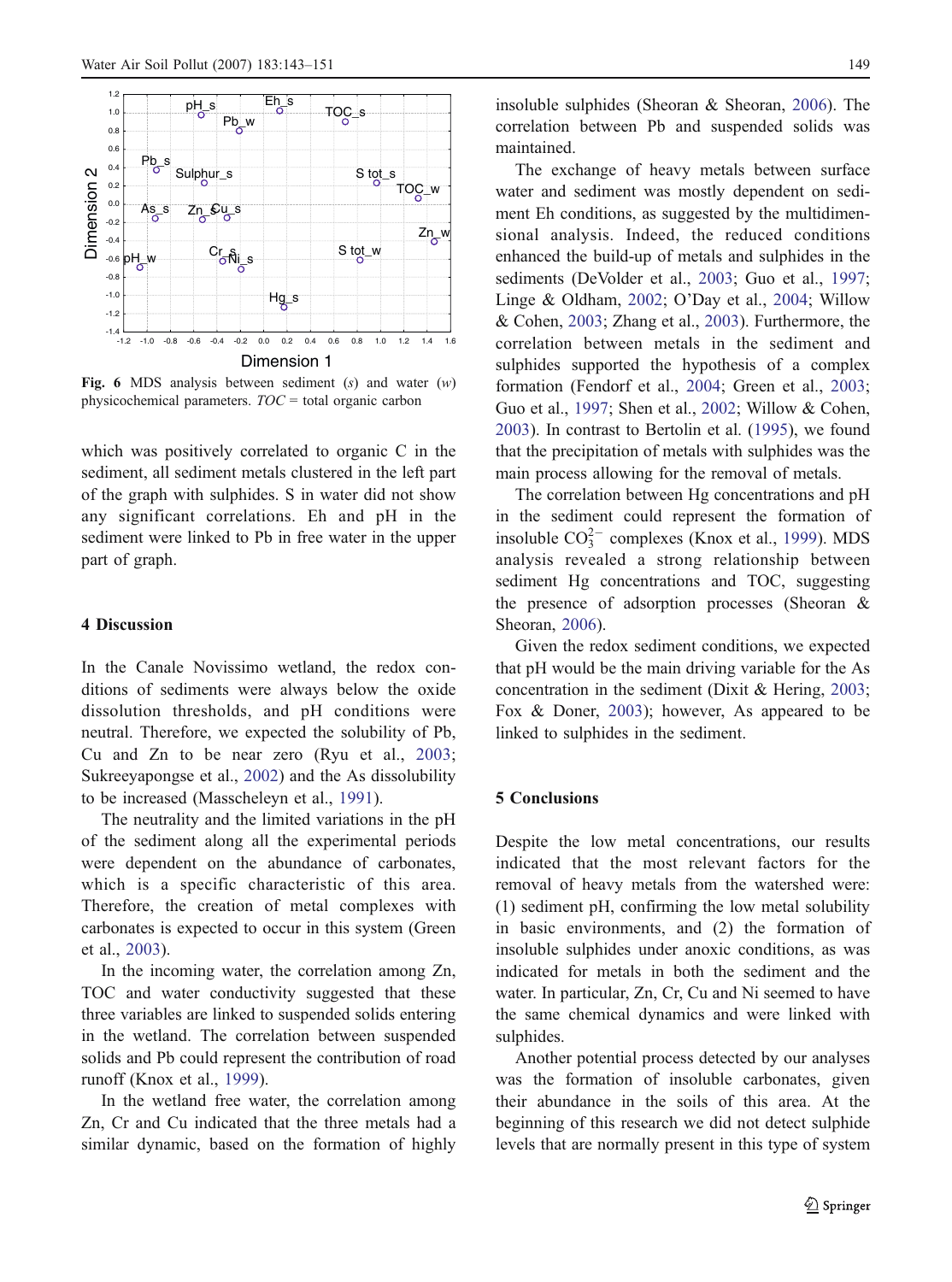<span id="page-7-0"></span>(Howarth et al., 1992). However, the wetland did appear to be removing metals, likely by means of the formation of carbonates (unpublished data). Following the summer of 2004, we began to detect the presence of sulphides and AVS (acid-volatile sulphide), albeit in low concentrations compared to values reported in the literature (Van Den Berg et al. [1998](#page-8-0)). The removal of metals from the wetland appeared to increase during this period. Therefore, we suggest that the co-precipitation of metals with carbonates could complement co-precipitation with sulphides as binding processes to remove metal contamination from wetlands.

The presence of high concentrations of organic matter, sulphides and carbonate in the wetland soils led us to believe that the heavy metals were bound and were no longer bioavailable (Stewart et al., [2003](#page-8-0); Wood & Shelley, [1999](#page-8-0)).

Despite our limited data set, we detected the presence of removal processes such as absorption and precipitation, which suggest that the unique characteristics of the Venice Lagoon environment promote the removal of heavy metals from the system. To confirm these preliminary results, we are collecting data for an additional two experimental years. From this, we hope to better estimate the metal removal efficiency of this semi-natural wetland.

Acknowledgements The project was funded by the Venice Water Authority (Ministero Infrastrutture e Trasporti) and coordinated by its concessionaire Consorzio Venezia Nuova (CVN). We gratefully acknowledge the assistance of Alberto Giulio Bernstein, Head of the Environmental Engineering Department of CVN. We also thank Protecno srl (Italy) for the provision of the hydraulic data and raw analysis, and Labcontrol snc (Italy) for assisting with the chemical analysis.

#### References

- ARPAV, (2004). Carta dei suoli del bacino scolante in laguna di Venezia. Osservatorio Regionale Suolo, Castelfranco Veneto (TV). Italy
- Bates, A. L., Orem, W. H., Harvey, J. W., & Spiker, E. C. (2002). Tracing sources of sulfur in the Florida Everglades. Journal of Environmental Quality, 31, 287–299.
- Bertolin, A., Frizzo, P., & Ramazzo, G. (1995). Sulphide speciation in surface sediments of the Lagoon of Venice: A geochemical and mineralogical study. Marine Geology, 123, 73–86.
- Buykx, S. E. J., van den Hoop, M. A. G. T., & Loch, J. P. G. (2002). Dissolution kinetics of heavy metals in Dutch

carbonate- and sulfide-rich freshwater sediments. Journal of Environmental Quality, 31, 573–580.

- DeVolder, P. S., Brown, S. L., Hesterberg, D., & Pandya, K. (2003). Metal bioavailability and speciation in a wetland tailings repository amended with biosolids compost, wood ash and sulfate. Journal of Environmental Quality, 32, 851–864.
- Dixit, S., & Hering, J. G. (2003). Comparison of arsenic (V) and (III) sorption onto iron oxide minerals: Implications for arsenic mobility. Environmental Science & Technology, 37, 4182–4189.
- Elder, J. F. (1988). Factors affecting wetland retention of nutrients, metals, and organics. In: J.A. Kusler and G. Brooks (eds.), Proceedings for the national wetland symposium: wetland hydrology (p. 178–184). 16–18 Sept. 1987. Chicago, IL.
- Fendorf, S., La Force, M. J., & Li, G. (2004). Temporal changes in soil partitioning and bioaccessibility of arsenic, chromium, and lead. Journal of Environmental Quality, 33, 2049–2055.
- Fox, P. M., & Doner, H. E. (2003). Accumulation, release and solubility of arsenic, molybdenum and vanadium in wetland sediments. Journal of Environmental Quality, 32, 2428–2435.
- Green, C. H., Heil, D. M., Cardon, G. E., Butters, G. L., & Kelly, E. F. (2003). Solubilization of manganese and trace metals in soils affected by acid mine runoff. Journal of Environmental Quality, 32, 1323–1334.
- Guo, T., Delaune, R. D., & Patrick, W. H. Jr. (1997). The effect of sediment redox chemistry on solubility/chemically active forms of selected metals in bottom sediment receiving produced water discharge. Spill Science and Technology Bulletin, 4, 165–175.
- Howarth, R. W., Stewart J. W. B., & Ivanov, M. V. (1992). Sulphur cycling on the continents. Wetlands, terrestrial ecosystems and associated water bodies. Paris, France: Scientific Committee on Problems of Environment (SCOPE).
- ITRC (Interstate Technology & Regulatory Council). (2003). Technical and Regulatory Guidance Document for Constructed Treatment Wetlands. WTLND-1. Washington, D.C.: Interstate Technology & Regulatory Council, Mitigation Wetlands Team. Retrieved from: <http://www.itrcweb.org>
- Kadlec, R. H., & Knight, R. L. (1996). Treatment Wetlands. Boca Raton, FL, USA: Lewis.
- Karpiscak, M. M., Whiteaker L. R., Artiola J.F., & Foster K. E. (2001). Nutrient and heavy metal uptake and storage in constructed wetland systems in Arizona. Water Science and Technology, 44, 455–462.
- Knox, A. S., Gamerdinger, A. P., Adriano, D. C., Kolka, R. K., & Kaplan, D.I. (1999). Sources and practices contributing to soil contamination. American Society of Agronomy. Bioremediation of contaminated soils, Agronomy Monograph no. 37.
- Lasat, M. M. (2002). Phytoextraction of toxic metals: A review of biological mechanisms. Journal of Environmental Quality, 31, 109–120.
- Legendre, P., & Legendre, L. (1998). Numerical Ecology. Amsterdam, The Netherlands: Elsevier Scientific Publishing Company.
- Linge, K. L., & Oldham, C. E. (2002). Arsenic remobilization in a shallow lake: The role of sediment resuspension. Journal of Environmental Quality, 31, 822–828.